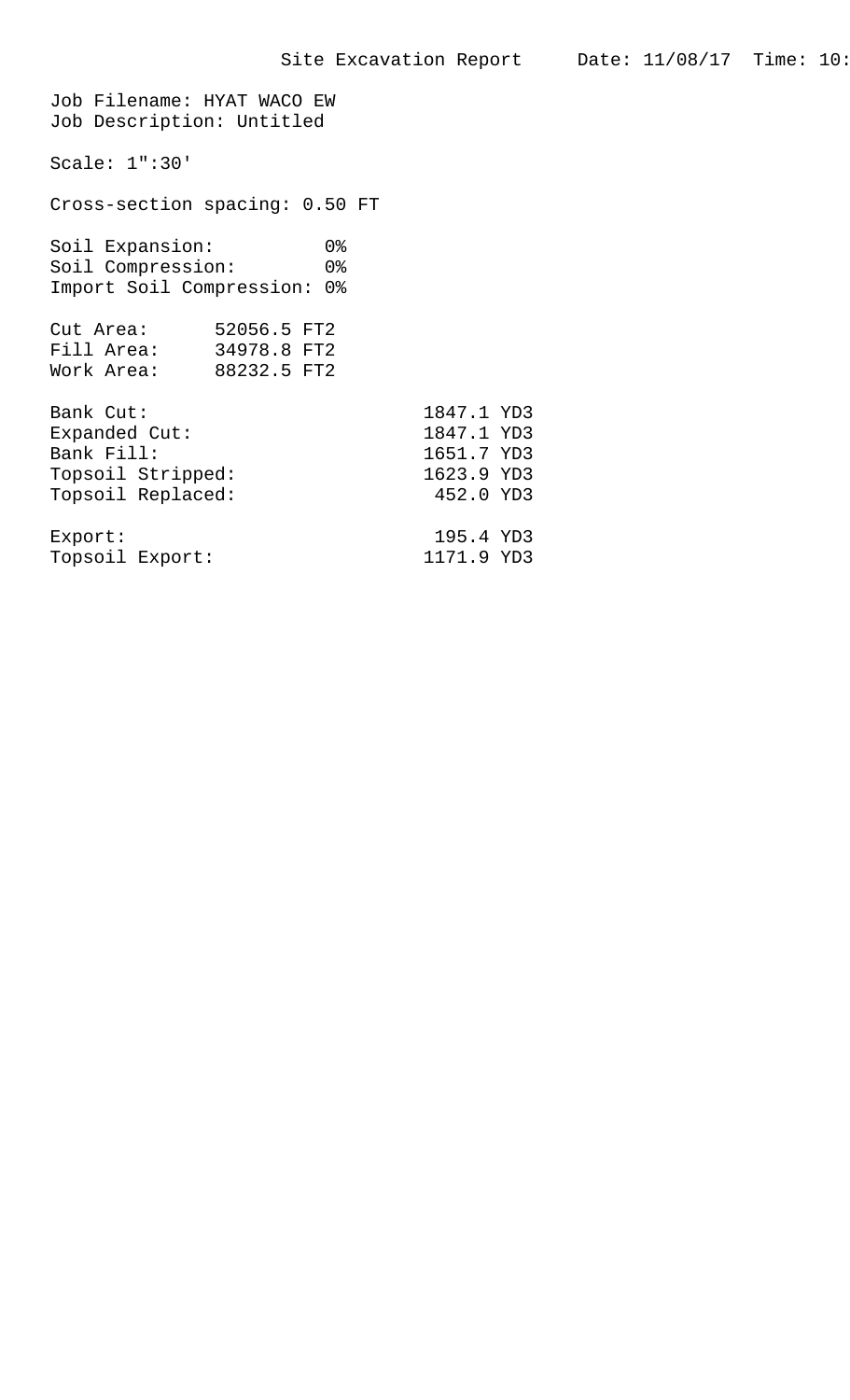Dimensions Report Date: 11/08/17 Time: 10:55 AM Job Filename: HYAT WACO EW

Job Description: Untitled

Please note that the following information is based solely on the areas' shape and depth and without regard to Perimeters and Excluded Areas.

| Area Name                                                                      |                                                              | Area, FT2                                                               | Perimeter, FT                         |
|--------------------------------------------------------------------------------|--------------------------------------------------------------|-------------------------------------------------------------------------|---------------------------------------|
| <b>BLDG</b>                                                                    |                                                              | 13325.7                                                                 | 580.3                                 |
| Subgrade Name<br>PAVING<br>SIDEWALK<br>DUMPSTER PAD<br>SIDEWALK<br><b>BLDG</b> | Area, FT2<br>43656.4<br>1917.6<br>354.9<br>4093.1<br>13325.7 | Perimeter, FT Volume, YD3<br>2504.8<br>675.0<br>78.6<br>1635.5<br>580.3 | 808.5<br>23.7<br>8.8<br>50.5<br>205.6 |
| Topsoil Area, Stripped                                                         | Area, FT2                                                    | Perimeter, FT Volume, YD3                                               | 1633.9                                |
| TOPSOIL                                                                        | 88232.5                                                      | 1195.4                                                                  |                                       |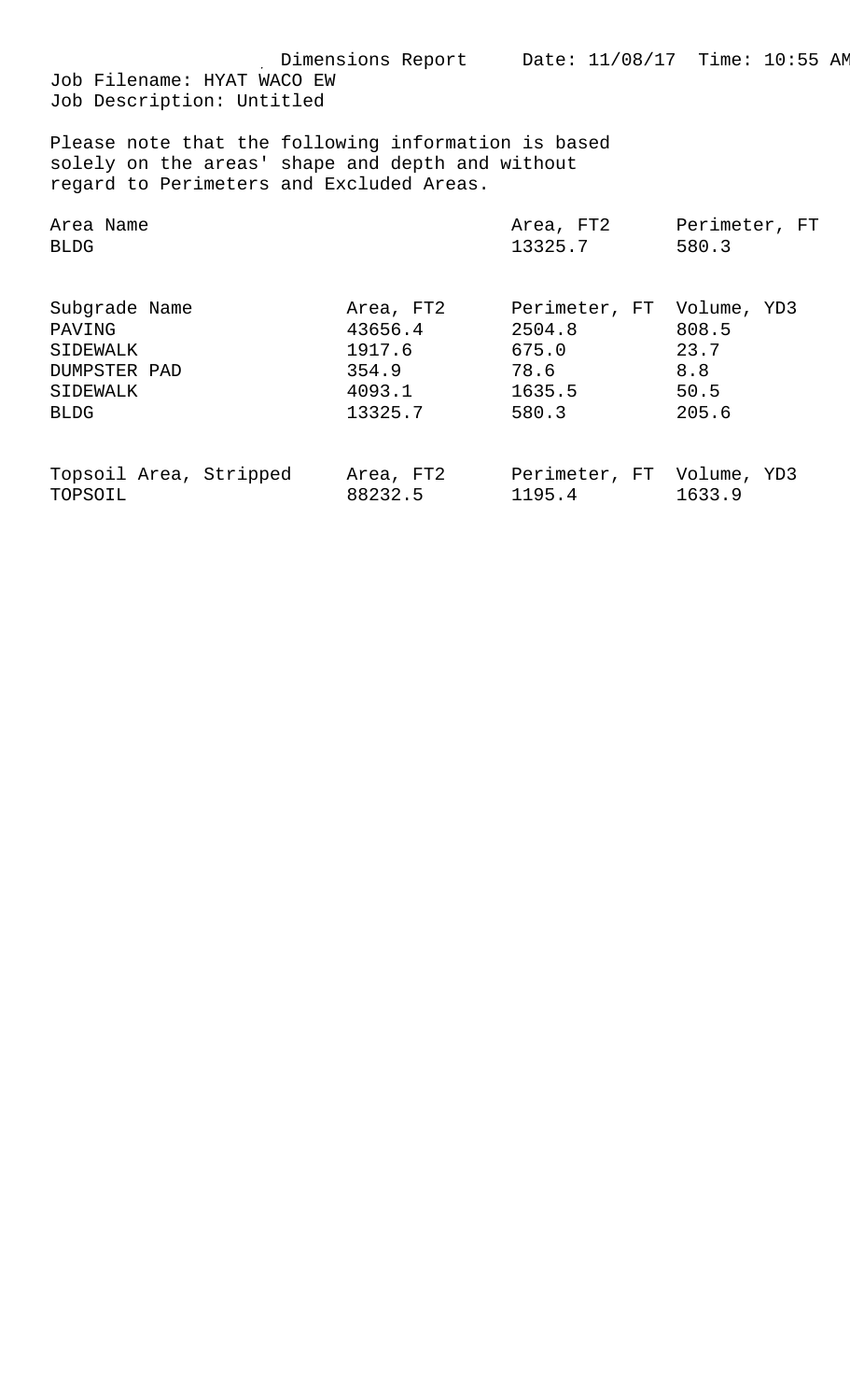| Job Filename: HYAT WACO EW<br>Job Description: Untitled                                                                                             | Materials by Area Report Date: 11/08/17 Time: 10 |                   |            |  |
|-----------------------------------------------------------------------------------------------------------------------------------------------------|--------------------------------------------------|-------------------|------------|--|
| Please note that the following information is based<br>solely on the areas' shape and depth and without<br>regard to Perimeters and Excluded Areas. |                                                  |                   |            |  |
| PAVING - None<br>CONCRETE                                                                                                                           |                                                  | 6.00 in 808.5 YD3 | $0.00$ TON |  |
| SIDEWALK - None<br>CONCRETE                                                                                                                         | $4.00$ in                                        | 23.7 YD3          | $0.00$ TON |  |
| DUMPSTER PAD - None<br>CONCRETE                                                                                                                     | $8.00$ in                                        | 8.8 YD3           | $0.00$ TON |  |
| SIDEWALK - None<br><b>CONCRETE</b>                                                                                                                  | $4.00$ in                                        | 50.5 YD3          | $0.00$ TON |  |
| BLDG - None<br>BLDG SLAB                                                                                                                            |                                                  | 5.00 in 205.6 YD3 | $0.00$ TON |  |